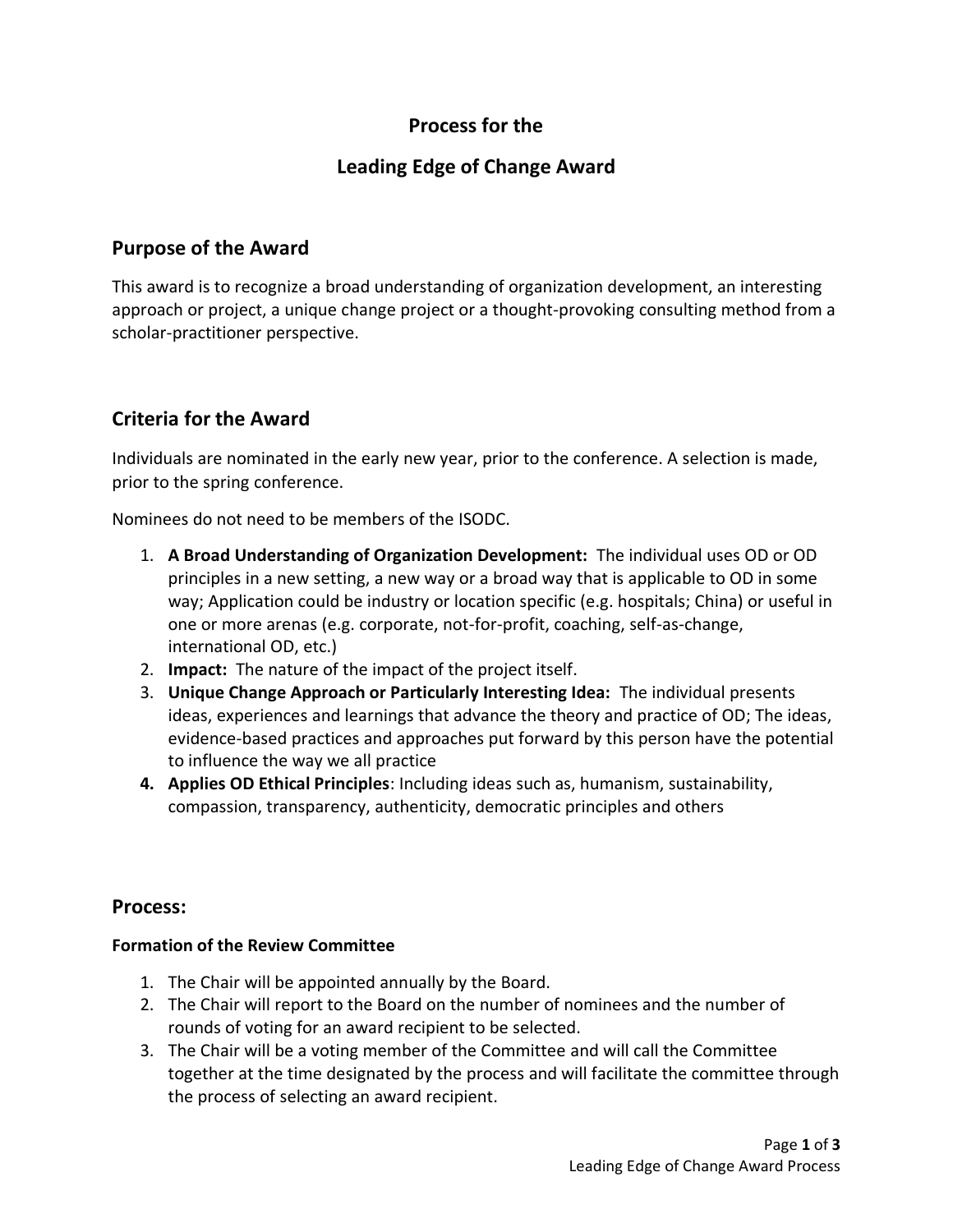- 4. Members of the Committee
	- (a) This will be composed of five (5) members of the ISODC (in addition to the Chair) who do not serve on any other awards committee.
	- (b) These individuals will be Anonymous to others in the organization.
	- (c) The five (5) members will be selected by the Chair. Each year a member will rotate off of the committee and a new member will rotate on to the committee. This process will provide for continual renewal as well as preserving historical knowledge of the process.
	- (d) All members of the Committee will be Members of ISODC.

### **Nomination Process for the Award:**

Committee will be established in the fall of each year by the Chair.

- 2 The membership of the ISODC will be prompted about the Award, the Criteria, the Deadline for Nominations, the Form, and the Process in the Newsletter and on the website. The Chair of the committee will prompt the organization to make these announcements.
- 1. The Nomination Form will be available electronically on the website, via link in the newsletter and in any email announcements that are distributed to the membership of the ISODC.
- 2. Any member can nominate anyone who they believe meets the criteria for the award, whether the nominee is a member of the ISODC or not.
- 3. If the Committee feels that the nominees do not meet the criteria, the award will not be given.
- 4. The Timeframe for Nominations will be:
	- After the Annual Conference, a Chair is selected by the Board of the ISODC.
	- Summer/Early Fall, the chair recruits a new committee member(s) as needed (see above)
	- Announcements and Nomination Forms Available: Late Fall Through Early March
	- Committee Evaluation and Decision-making: March
	- Awarding of Nominee: At the Annual Conference in Spring